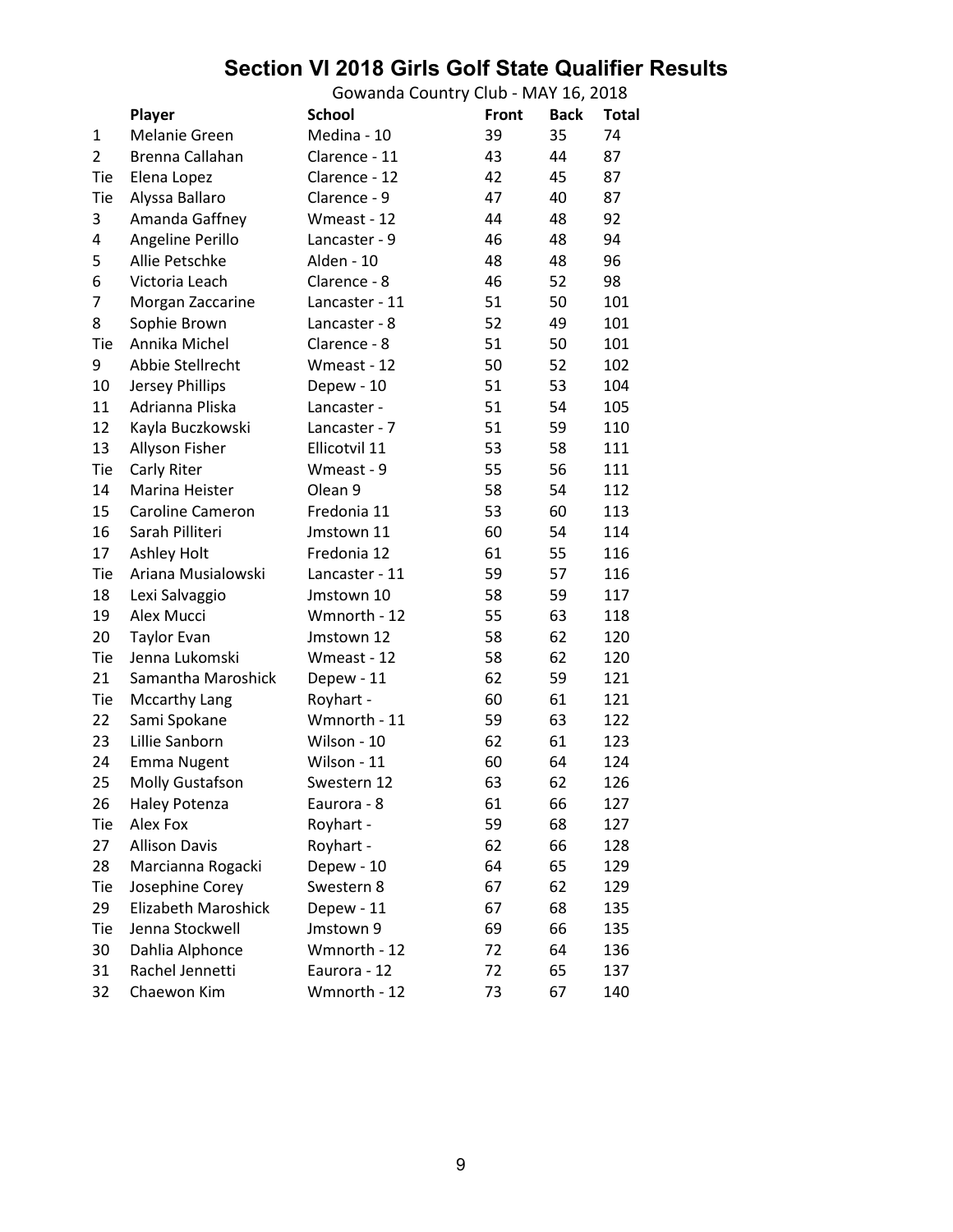The top 9 players after 18 holes represented Section VI at the 2018 NYSPHSAA girls golf state championships held at Bethpage State Park June 1-3, 2018.

\* Indicates a tie. Ties were broken with a match of cards starting with the last 9 hole total, the last 6 hole total then the last 3 hole total then the same format on the first nine if necessary

| <b>Team Champion</b> |    |    |     |
|----------------------|----|----|-----|
| Clarence             |    |    |     |
| Allyssa Ballaro      | 47 | 40 | 87  |
| Elena Lopez          | 42 | 45 | 87  |
| Brenna Callahan      | 43 | 44 | 87  |
| Victoria Leach       | 46 | 52 | 98  |
| Annika Michel        | 51 | 50 | 101 |

## **2018 NYSPHSAA Individual Results Girls Golf Championship June 1-3, 2018 at Bethpage State Park (Yellow)**

|               | <b>Section Scores-</b>           | <b>High School Team Scores-</b> |         |    |                        |                                    |     |
|---------------|----------------------------------|---------------------------------|---------|----|------------------------|------------------------------------|-----|
|               | Section I<br>1092<br>$1_{\cdot}$ |                                 |         |    | 1. Carmel (Section I)  |                                    | 681 |
|               | 2.<br>Section XI<br>1173         |                                 |         | 2. | Clarence (Section VI)  |                                    | 705 |
|               | Section VIII<br>3.<br>1178       |                                 |         | 3. | Waverly (Section IV)   |                                    | 717 |
|               |                                  |                                 |         | 4. |                        | Fayetteville-Manlius (Section III) | 721 |
|               |                                  |                                 |         | 5. | Syosset (Section VIII) |                                    | 747 |
|               |                                  |                                 |         | 6. | Sayville (Section XI)  |                                    | 758 |
|               |                                  |                                 |         | 7. | Goshen (Section IX)    |                                    | 796 |
|               |                                  |                                 |         | 8. | Pittsford (Section V)  |                                    | 800 |
| <b>Finish</b> | <b>Player</b>                    | <b>Score</b>                    | Round 1 |    | Round 2                | <b>Total</b>                       |     |
| 1             | <b>Melanie Green</b>             | $-6$                            | 68      |    | 70                     | 138                                |     |
| 2             | <b>Bailey Shoemaker</b>          | $-4$                            | 75      |    | 65                     | 140                                |     |
| $T-3$         | Alice Hodge                      | $-1$                            | 73      |    | 70                     | 143                                |     |
| $T-3$         | Kaitlyn Lee                      | $-1$                            | 68      |    | 75                     | 143                                |     |
| 5             | <b>Taylor Miano</b>              | $+5$                            | 73      |    | 76                     | 149                                |     |
| 6             | Lindsay May                      | $+6$                            | 73      |    | 77                     | 150                                |     |
| 7             | Malini Rudra                     | $+9$                            | 77      |    | 76                     | 153                                |     |
| 8             | Emily Montagnino                 | $+11$                           | 77      |    | 78                     | 155                                |     |
| 9             | Amber Pennington                 | $+12$                           | 83      |    | 73                     | 156                                |     |
| $T-10$        | Pasqualina Tartaglione           | $+13$                           | 76      |    | 81                     | 157                                |     |
| $T-10$        | Caroline Hodge                   | $+13$                           | 77      |    | 80                     | 157                                |     |
| $T-10$        | Paige Diecidue                   | $+13$                           | 79      |    | 78                     | 157                                |     |
| $T-13$        | Natalya Avontis                  | $+14$                           | 80      |    | 78                     | 158                                |     |
| T13           | Mikah Mcdonnell                  | $+14$                           | 80      |    | 78                     | 158                                |     |
| 15            | Emile Guo                        | $+16$                           | 80      |    | 80                     | 160                                |     |
| $T-16$        | Kaitlyn Browne                   | $+19$                           | 81      |    | 82                     | 163                                |     |
| $T-16$        | Elena Lopez                      | $+19$                           | 79      |    | 84                     | 163                                |     |
| $T-18$        | <b>Teresa Crowley</b>            | $+20$                           | 80      |    | 84                     | 164                                |     |
| $T-18$        | Lauren Chen                      | $+20$                           | 80      |    | 84                     | 164                                |     |
| $T-18$        | Cameron James                    | $+20$                           | 76      |    | 88                     | 164                                |     |
| 21            | Caraline Oakley                  | $+22$                           | 81      |    | 85                     | 166                                |     |
| $T-22$        | Lauren Guo                       | $+24$                           | 86      |    | 82                     | 168                                |     |
|               |                                  |                                 |         |    |                        |                                    |     |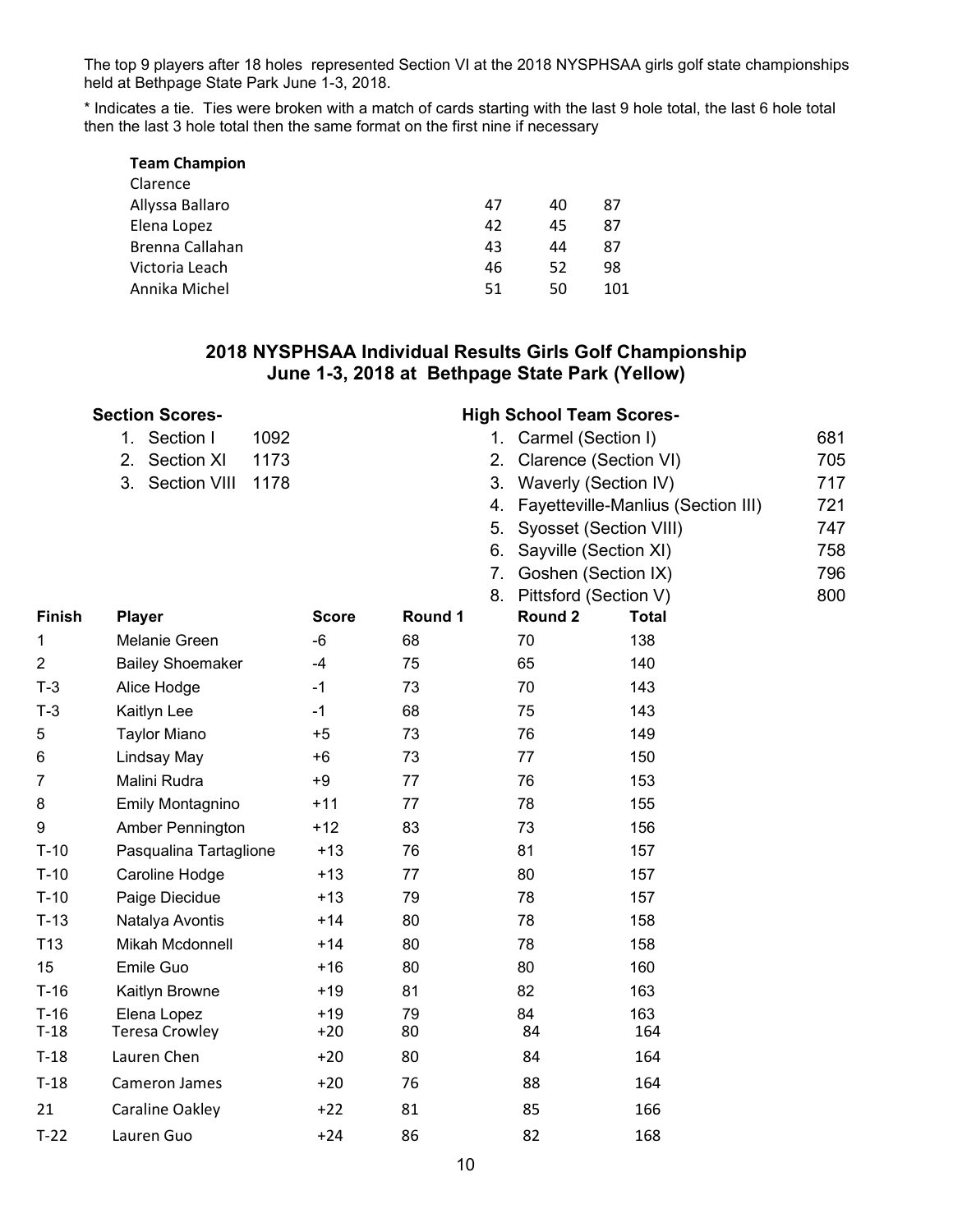| Finish           | בט וט וזי טוויטראנוווען אוויס פוווט פון און דאמעראנאנדר וט וויט ט<br><b>Player</b> | <b>Score</b>   | Round 1  | Round 2  | <b>Total</b> |
|------------------|------------------------------------------------------------------------------------|----------------|----------|----------|--------------|
| $T-22$           | <b>Emily Kase</b>                                                                  | $+24$          | 83       | 85       | 168          |
| $T-22$           | <b>Bailey Wallace</b>                                                              | +24            | 83       | 85       | 168          |
| $T-25$           | Claire Yioulos                                                                     | $+25$          | 86       | 83       | 169          |
| $T-25$           | Evelyn Chiu                                                                        | $+25$          | 85       | 84       | 169          |
| $T-25$           | Amanda Tully                                                                       | $+25$          | 82       | 87       | 169          |
| $T-28$           | Ada Yu                                                                             | $+27$          | 99       |          | 99           |
| $T-28$           | <b>Caitlin Tully</b>                                                               | $+27$          | 84       | 87       | 171          |
| $T-28$           | Alex Tomasso                                                                       | $+27$          | 85       | 86       | 171          |
| $T-31$           | Angeline Perillo                                                                   | $+28$          | 91       | 81       | 172          |
| $T-31$           | Erika Fuentes                                                                      | $+28$          | 88       | 84       | 172          |
| $T-31$           | Amanda Gaffney                                                                     | $+28$          | 86       | 86       | 172          |
| $T-31$           | Lindsay Golden                                                                     | $+28$          | 87       | 85       | 172          |
| 35               | Maggie Bonomo                                                                      | $+29$          | 85       | 88       | 173          |
| 36               | Brenna Callahan                                                                    | $+30$          | 84       | 90       | 174          |
| 37               | Carly Regan                                                                        | $+31$          | 89       | 86       | 175          |
| 38               | Mia Avontis                                                                        | $+32$          | 86       | 90       | 176          |
| 39               | Ceili Howland                                                                      | $+33$          | 89       | 88       | 177          |
| $T-40$           | <b>Grace Perry</b>                                                                 | $+34$          | 94       | 84       | 178          |
| $T-40$           | Hannah Niggemeier                                                                  | $+34$          | 90       | 88       | 178          |
| $T-40$           | Gianna Picco                                                                       | $+34$          | 88       | 90       | 178          |
| $T-40$           | Amanda Latkany                                                                     | $+34$          | 89       | 89       | 178          |
| $T-40$           | Hayley Mahoney                                                                     | $+34$          | 82       | 96       | 178          |
| $T-45$           | Emmah Federman                                                                     | $+35$          | 86       | 93       | 179          |
| $T-45$           | Olivia Evans                                                                       | $+35$          | 87       | 92       | 179          |
| $T-45$           | Athena Baronos                                                                     | $+35$          | 93       | 86       | 179          |
| $T-47$<br>$T-47$ | Alyssa Ballaro                                                                     | $+36$          | 89       | 91       | 180          |
| $T-47$           | Meghan Meehan<br>Jayda Ford                                                        | $+36$          | 90<br>88 | 90<br>92 | 180<br>180   |
| $T-51$           | Mary Colella                                                                       | $+36$<br>$+38$ | 91       | 91       | 182          |
| $T-51$           | Arushi Gahlaut                                                                     | $+38$          | 91       | 91       | 182          |
| $T-51$           | Capria Picco                                                                       | $+38$          | 91       | 91       | 182          |
| $T-51$           | <b>Emily Cunningham</b>                                                            | $+38$          | 88       | 94       | 182          |
| $T-55$           | Julia Zigrossi                                                                     | $+41$          | 92       | 93       | 185          |
| $T-55$           | Ava Zimmerman                                                                      | $+41$          | 88       | 97       | 185          |
| $T-55$           | Serena Biondi                                                                      | $+41$          | 90       | 95       | 185          |
| $T-58$           | Stephanie Miller                                                                   | $+42$          | 97       | 89       | 186          |
| $T-58$           | Sidney Tomasso                                                                     | $+42$          | 92       | 94       | 186          |
| $T-58$           | <b>Gillian Clark</b>                                                               | $+42$          | 93       | 93       | 186          |
| $T-58$           | Hanley Elliott                                                                     | $+42$          | 91       | 95       | 186          |
| $T-58$           | Michaela Eichas                                                                    | $+42$          | 90       | 96       | 186          |
| $T-63$           | Olivia Klugman                                                                     | $+43$          | 95       | 92       | 187          |
|                  |                                                                                    |                |          |          |              |

## 2018 NYSPHSAA Individual Results Girls Golf Championship Continued